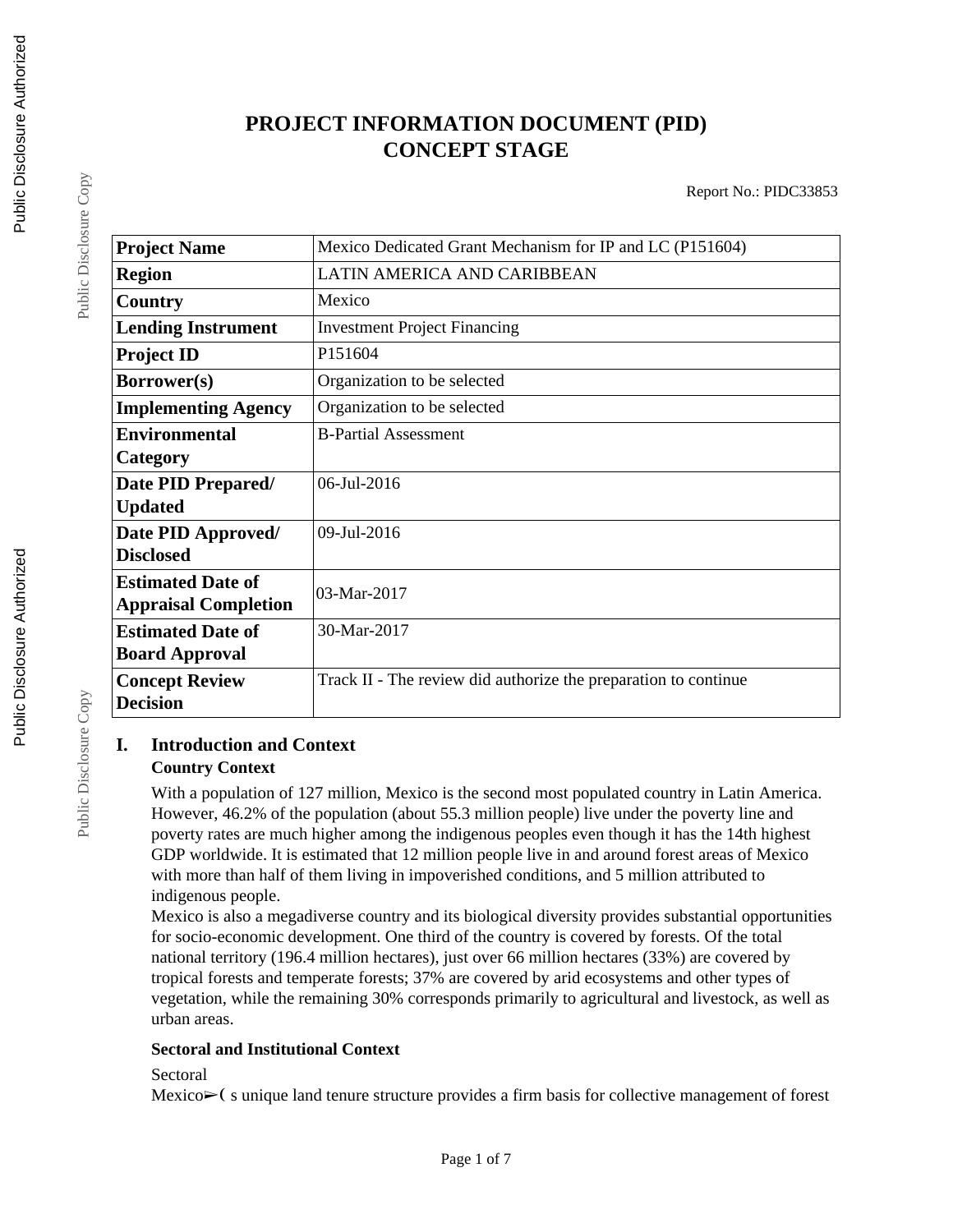resources. Following the 1917 Land Distribution Reform, land ownership became communal in agrarian communities, which are either communally farmed land (ejidos) or traditional indigenous communities (comuneros). As a result, more than 70% of the forests (45.5 million hectares) are under collective ownerships by 8,400 indigenous and non-indigenous forest communities (ejidos), with the remaining owned by small landowners and the state. This unique land tenure system of ejidos and comuneros is unique in the world and provides a firm social, economic and legal basis for collective management of forest resources.

Natural forests are central to livelihoods of millions of people in Mexico. Community forests have provided a means of survival for traditional communities and the environment. Evidence shows that communally managed forests in Mexico have experienced less deforestation than protected nature reserves and forests under logging bans.1 While forests contribute a modest 1 % of GDP, they represent an essential source of employment, income and livelihood for people living in and around forests. In 2008, 57 % of the poorest quintile of rural households obtained almost one-quarter of their income from natural resource extraction, most of which was forest-related. Over a quarter of the forest populations lives in extreme poverty (FIP  $\geq$  Mexico: 2011).

The drivers of deforestation and forest degradation show significant variation across the country and include direct and underlying factors. Despite a strong land tenure structure, significant areas of forest are still under high pressure and have high rates of deforestation and forest degradation. The underlying causes of deforestation and degradation include economic, social and institutional factors, such as: the profitability of alternative land uses; land use change, particularly related to agriculture and livestock production; weak management; governance and leadership capacity by ejido and indigenous communities for conducting forest operations; and pressure created by other rural, landless populations on ejidos and indigenous communities forest resources. As a result, environmental degradation and depletion of natural resources in Mexico have an economic cost equivalent to roughly 6.3% of Mexico $\triangleright$  (s national GDP, being even higher in deforestation hotspots, and the country is among the top ten countries globally in net forest loss.

Community forestry still faces challenges to access finance and better management practices. Although 65% of the community forests have commercial potential, less than a quarter of them have developed forest management plans and less than 9% have evolved into community forest enterprises.3 In addition, the sector represents only 0.01 % of total loans by the banking sector. Only 16 % of the ejidos and communities have been able to apply for a loan  $\blacktriangleright$  (the vast majority of which is for agriculture and herding activities. Indeed, ejidos and communities have recently pointed out two main difficulties in emerging towards community forest businesses: i) lack of finance, and ii) lack of technical capacity to manage investments. Some of the community forest management challenges include: (i) community forest enterprises are seen as a source of jobs and benefit-sharing rather than enterprises that must be managed on sound business and entrepreneurial principles; (ii) ejidatarios and comuneros have a precarious understanding of the technical, regulatory, financial and management issues involved in community forest enterprises, which force local forest users to engage in market exchange under rules with which they are often unfamiliar or lack the capacity to influence or take advantage; (iii) control of the ejido and community assemblies by the most senior members leads to the marginalization of young people and women; (iv) direct community management of forests is subject to legal requirements whereby community representatives have a three-year term limit on their governance post; and (v) community organizations become overly reliant on governmental as well as non-governmental programs and projects over which they have poor ownership and, consequently fail to continue after external support ends.

Institutional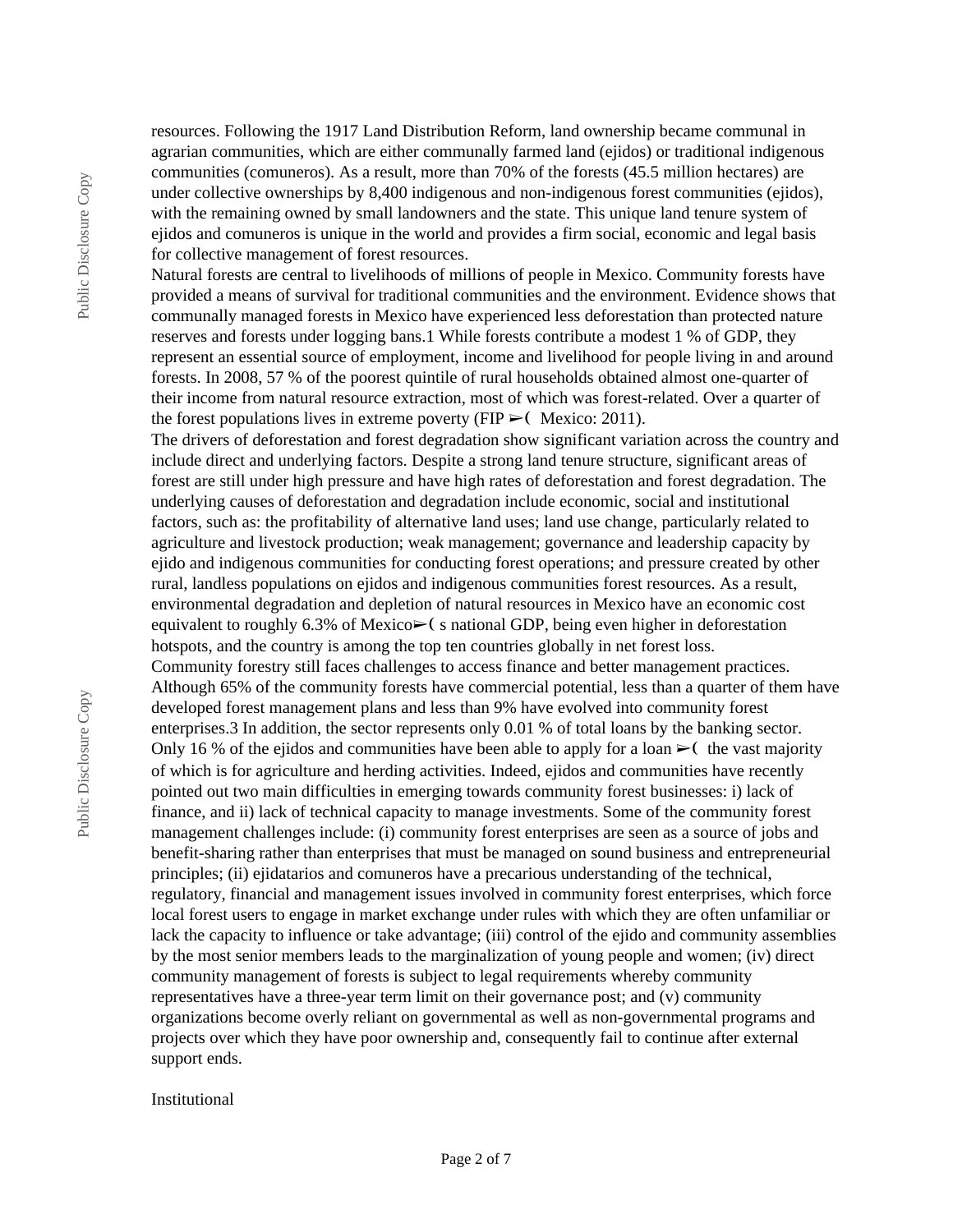Mexico is committed to curb deforestation and degradation through policy and institutional reforms. At the federal level, the Ministry of Environment and Natural Resources of Mexico (SEMARNAT) is the government agency responsible for natural resources including forests. In 2001, the National Forest Commission (CONAFOR) was established with the objective of promoting conservation activities and developing sustainable forest policies, plans and programs, including the focal point of REDD+. In addition, there are cross-sectoral coordination platforms, including civil society and indigenous organizations networks such as the National Developme nt Commission for Indigenous Peoples (CDI).

Mexico is also at the forefront at the international level in the preparation and implementation of the REDD+ scheme. Mexico?s ambitious INDCs recognize the essential role of forests in mitigation actions and establish the goal of 0% deforestation by 2030. In addition, Mexico?s climate change commitments emphasizes forests? contribution to adaptation by reducing local communities? vulnerability to natural disasters and economic downturns. The efforts on reducing emissions from deforestation and forest degradation (REDD+) are addressed through Mexico?s ambitious REDD+ agenda, a comprehensive set of instruments and interventions under the National REDD+ Strategy, (ENAREDD+). Mexico participates in many platforms of technical and financial support for REDD +; it is one of the 44 developing country participants of the Forest Carbon Partnership Facility (FCPF), one of the eight pilot countries for the Forest Investment Program (FIP) and a member of the UN-REDD program. Significant amounts of domestic funds and international pledged funds are committed to the forestry sector and with various projects underway, including the Forest Investment Program.

The Forest Investment Program (FIP) provides financing for REDD+ efforts in order to address key drivers of deforestation and forest degradation. The FIP is one of the three programs under the Strategic Climate Fund (SCF) to provide fast-track climate financing to reduce deforestation and forest degradation in tropical countries. Mexico?s FIP Investment Plan ? approved in 2011 ? integrates four projects, two implemented by IBRD (US\$60 million in loan and US\$42 million in grants), currently executed by CONAFOR and blended with an US\$350 million IBRD loan, and two by the IADB (US\$15 million in loan and US\$3 million in grants). The investment plan focuses on increasing institutional and local capacity on REDD+, and on promoting sustainable rural development while addressing the direct and underlying causes of deforestation and forest degradation in Early Action REDD+ Areas (Oaxaca, the coastal watersheds of Jalisco, Campeche, Yucatan and Quintana Roo).

A Dedicated Grant Mechanism (DGM) has been established as a special initiative under the FIP. It was established at the request of Indigenous Peoples and Local Communities (IPLC), to provide grants to IPLC and support their participation in the development of the FIP and other REDD+ investment strategies, programs and projects. The DGM currently has eight FIP pilot countries, including Mexico. The DGM Program was established under the rationale that the full and effective, continuous participation of IPLC in the design and implementation of FIP investment strategies is necessary and highly dependent on (i) strengthening the capacity of these groups to play an informed and active role in national REDD+ processes in general and FIP processes in particular, as well as on (ii) recognizing and supporting their tenure rights, forest stewardship roles, and traditional forest management systems.

#### **Relationship to CAS**

The proposed Mexico DGM Project is consistent with the World Bank Group?s Mexico Country Partnership Strategy (CPS) 2014-2019. One of the four strategic themes of this CPS relates to the promotion of green and inclusive growth, which includes the reduction of thefootprint of growth and the use of natural resources in an optimal way. The CPS acknowledges not only the costs of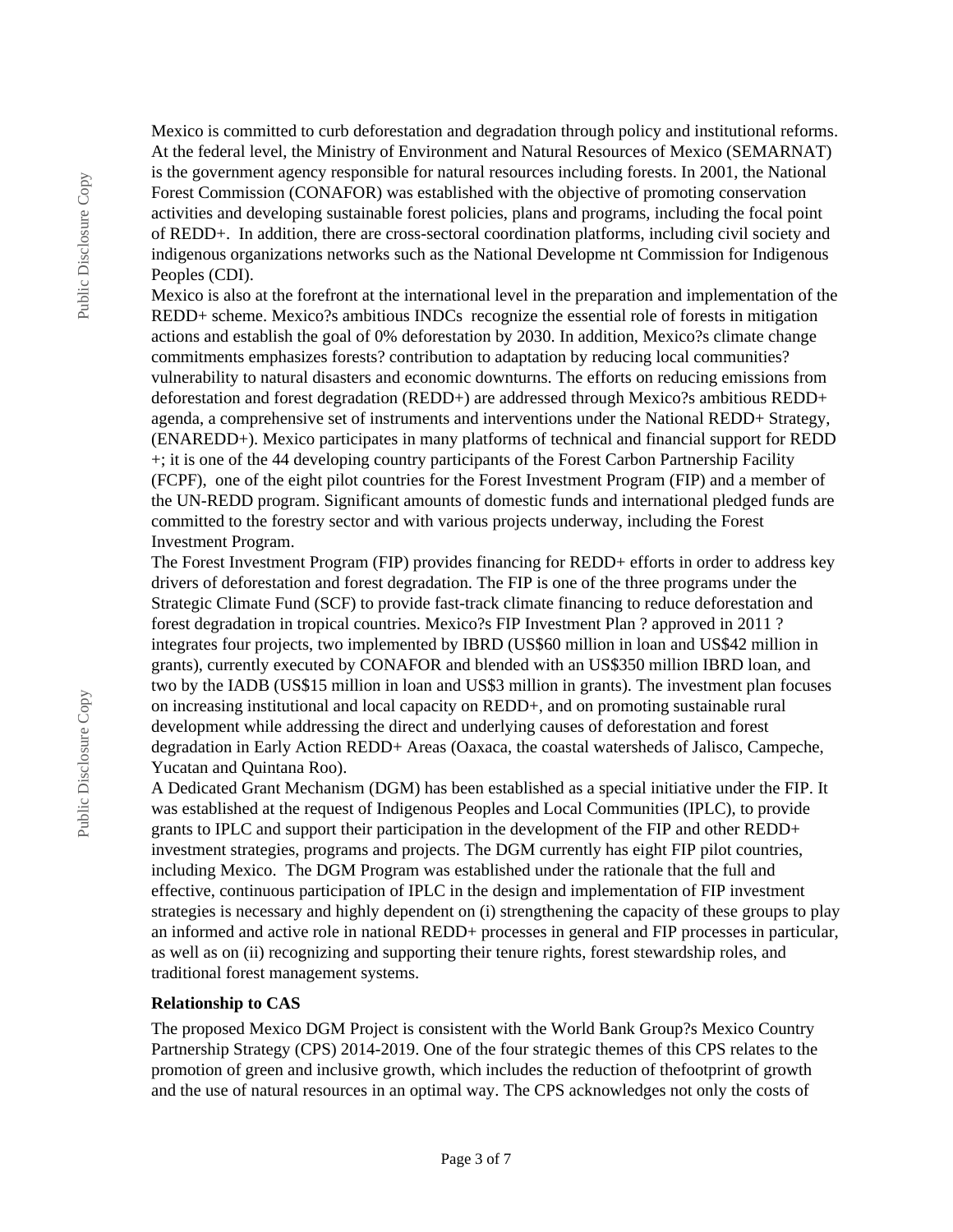land and forest degradation, but the importance of forests as an essential source of employment, income, and livelihood. It also acknowledges the important role of forests in mitigating and adapting to climate change and calls for shifting funds from reforestation to community forestry and paying for environmental services, fostering sustainable and competitive community enterprises, developing approaches for forests with high biodiversity values but relatively low commercial value as well as a landscape approach to analyze forestry in the larger context of integrated rural development.

### **II. Proposed Development Objective(s)**

### **Proposed Development Objective(s) (From PCN)**

The proposed Development Objective (PDO) of the project is to strengthen capacity of forestdependent peoples from targeted states to participate in local, national and international REDD+ related processes and to support new and innovative demand-driven initiatives identified by ejidos and communities for the sustainable management of the forest.

In the spirit of the DGM?s collaborative approach to design and implementation, the DGM Program objective is consistent with the interests and aspirations of the IPLCs expressed in the DGM Design Proposal and the DGM Framework Operational Guidelines. Likewise, the proposed PDO has an overarching approach which leaves enough room to allow the selection of activities based on the principle of demand-driven interventions and identified through an extensive participatory and representative process which is the nature and essence of the DGM.

### **Key Results (From PCN)**

The PDO and the results of the project would be measured by the set of mandatory indicators shared by all DGM pilot country projects:

(i) Percentage of sub-projects successfully completed and achieved their objectives;

(ii) People in targeted forest and adjacent communities with increased monetary or nonmonetary benefits from forests, disaggregated by gender;

(iii) Percentage of participants in the capacity development activities with increased role in the FIP and other REDD + processes at local, national or global levels;

(iv) Percentage of grievances registered related to delivery of project benefits that are actually addressed; and,

(v) Percentage of DGM stakeholders that perceive DGM governance and processes as transparent and inclusive.

A comparative analysis of indicators among Mexico FIP► (s Investment Plan, the Forests and Climate Change Project and the DGM will be done to identify common indicators at both sector and project level to be included in the results framework.

## **III. Preliminary Description**

#### **Concept Description**

The Mexico DGM project would be aligned with Mexico $\triangleright$  s FIP Investment Plan. The Mexico DGM will focus on the direct and underlying causes of deforestation and forest degradation in Mexico s REDD+ Early Action Areas: Oaxaca, the coastal watersheds of Jalisco and the Yucat $\tilde{A}_{i}$ n Peninsula (Campeche, Yucatan and Quintana Roo). While FIP► (s intervention are mainly focused on enhancing the quality and quantity of the offer under CONAFOR $\triangleright$  (s programs and financial services through public development banks and financial intermediaries, the DGM will complement these efforts by directly supporting new and innovative (demand-driven) sustainable forest management schemes and practices identified by ejidos and communities. Considering that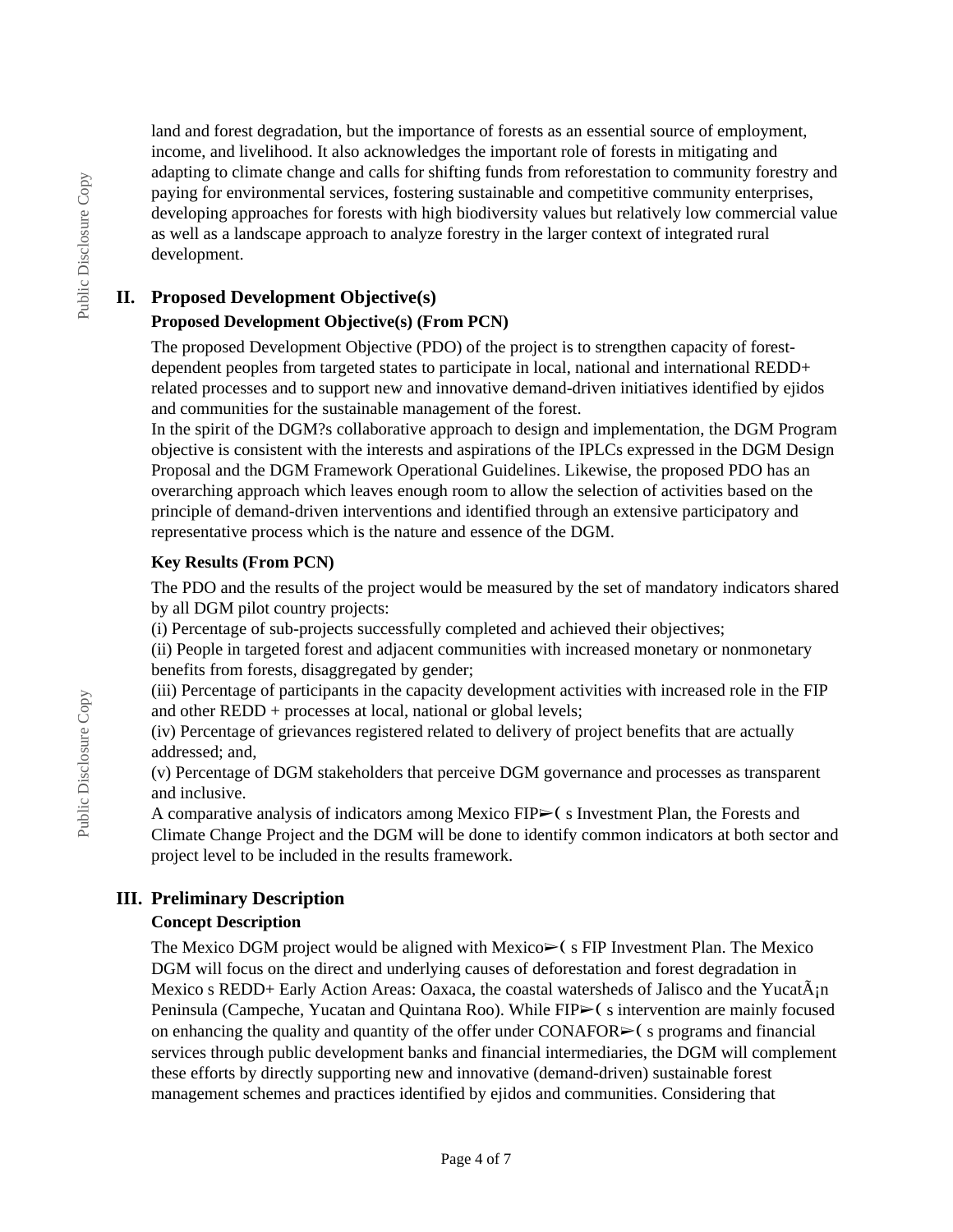$DGM<sup>5</sup>$  s contribution to the overall subsidies available to ejidos and communities is small, the value added of the project will be to identify and pilot, under a participatory approach, initiatives that better integrate IPLC $\triangleright$  (s needs, perspectives, and modalities of delivery and organization. The  $DGM<sub>></sub>$  (s approach to identify interventions will support an extensive participatory and representative process by: (i) enhancing informed participation of the local population in decisionmaking processes; (ii) incorporating the interests of different local shareholders (including women, young people, and landless people); and (iii) considering peoples⊳ (worldviews and traditional knowledge when design policies, programs and/or projects. The following components have been preliminarily discussed and proposed by representatives of key stakeholders (ejidos and communities):

Component 1: Governance and Financing Mechanisms for Community Forestry Management (about USD 3.6 million). This component would support a revolving fund and seed money to support the implementation of demand-driven proposals from ejidos and communities within the following thematic areas: (a) avoided deforestation and forest degradation through sustainable forest management, (b) protection of environmental services; (c) enhancement of carbon stocks in forest landscape, (d) agroforestry and sustainable use of non-timber products, (e) low carbon production systems in agriculture, and (f) evolving towards and strengthening of enterprises associated with appropriate social schemes.

Component 2: Capacity Building, Communication and Advocacy (about USD 1.5 million). This component would support a focalized capacity-building plan for strengthening managerial skills and technical knowledge required for community forest management. The component will: (i) provide training and technological development to community and producers $\triangleright$  (organizations; (ii) facilitate knowledge-exchange networks among forest-dependent people and community forest entrepreneurs; (iii) support a communication strategy for reporting on project $\triangleright$  (s progress and outcomes, identify and disseminate lessons learned to both internal and external audiences and interested parties. It would promote spaces for sharing experiences or good practices related with the Project among different community members and communities.

Component 3: Management, monitoring and evaluation (about USD 0.9 million). This component would support activities that will increase the capacity of indigenous peoples and local communities to oversee, monitor and evaluate project activities and to strengthen internal systems of social control. The component would also cover the incremental costs in which the National Executing Agency (NEA) (to be selected) would incur to implement the sub-projects to be selected under the project.

Additionally the Mexico DGM will benefit from the Global DGM component on knowledge sharing and networking on REDD+.

Expected outcomes. DGM activities will address the underlying economic causes of deforestation and degradation by working directly with ejidos and local communities providing revolving funds and seed money to support new and innovative (demand-driven) proposals within thematic areas. The project will focus on some of the social causes of deforestation and degradation by strengthening managerial skills and technical knowledge required for community forest management. Thus, the project is expected to: (i) improve participation of forest-dependent communities in REDD+ related processes; (ii) enhance ownership over community forest initiatives that they have identified and participated in; and (iii) improve the access to information, knowledge, and skills needed to engage in sustainable forest management and run community forest enterprises eventually on more sounding business and entrepreneurial grounds.

#### **IV. Safeguard Policies that might apply**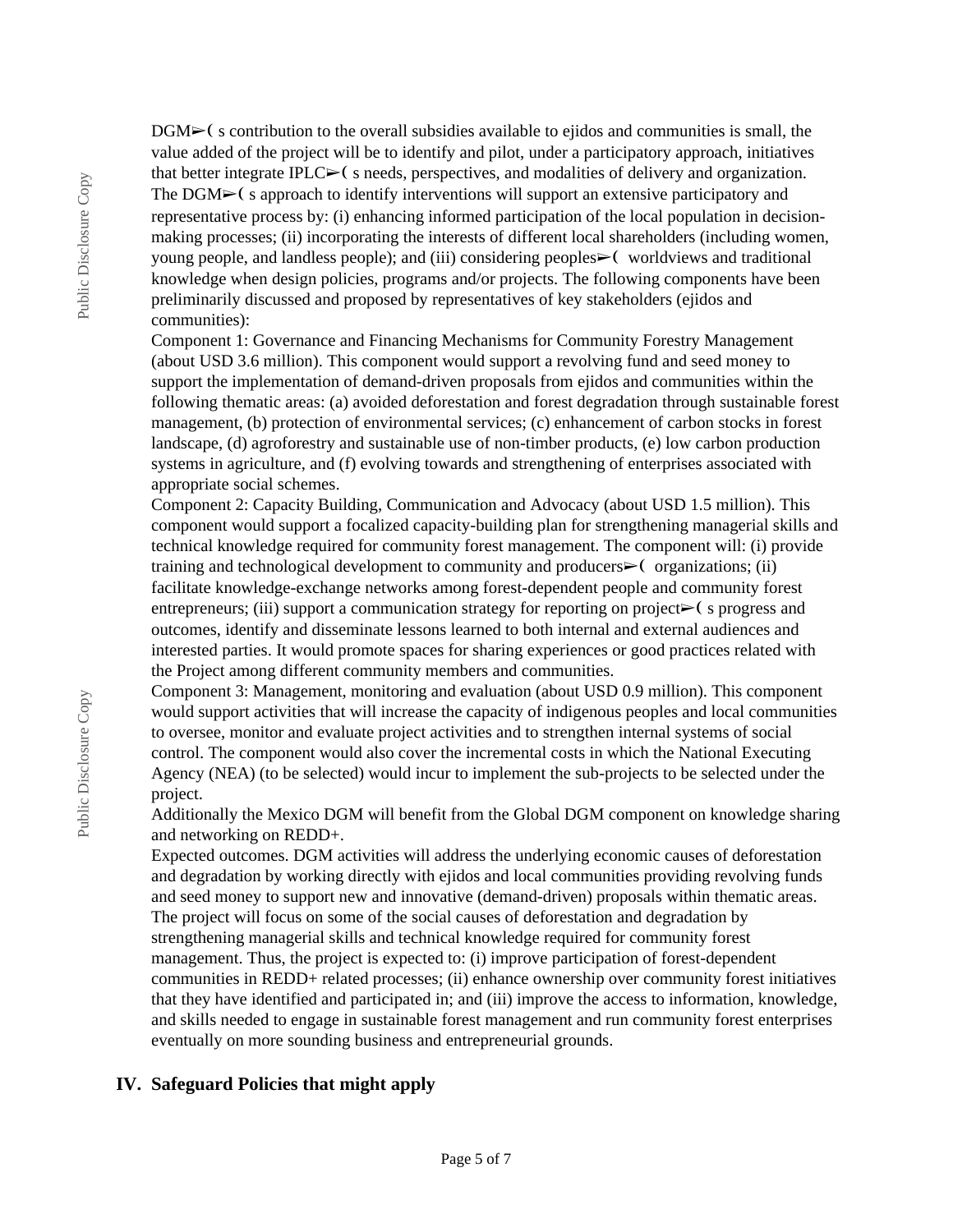| <b>Safeguard Policies Triggered by the Project</b> | Yes                       | N <sub>0</sub>            | TRD |
|----------------------------------------------------|---------------------------|---------------------------|-----|
| Environmental Assessment OP/BP 4.01                | x                         |                           |     |
| Natural Habitats OP/BP 4.04                        | x                         |                           |     |
| Forests OP/BP 4.36                                 | x                         |                           |     |
| Pest Management OP 4.09                            |                           |                           | ×   |
| Physical Cultural Resources OP/BP 4.11             | $\boldsymbol{\mathsf{x}}$ |                           |     |
| Indigenous Peoples OP/BP 4.10                      | x                         |                           |     |
| <b>Involuntary Resettlement OP/BP 4.12</b>         | x                         |                           |     |
| Safety of Dams OP/BP 4.37                          |                           | $\boldsymbol{\mathsf{x}}$ |     |
| Projects on International Waterways OP/BP 7.50     |                           | $\boldsymbol{\mathsf{x}}$ |     |
| Projects in Disputed Areas OP/BP 7.60              |                           | X                         |     |

## **V. Financing (in USD Million)**

| Total Project Cost:          | 6.00 | Total Bank Financing: | 0.00 |               |
|------------------------------|------|-----------------------|------|---------------|
| <b>Financing Gap:</b>        | 0.00 |                       |      |               |
| <b>Financing Source</b>      |      |                       |      | <b>Amount</b> |
| Borrower                     |      |                       |      | 0.00          |
| Strategic Climate Fund Grant |      |                       | 6.00 |               |
| Total                        |      |                       | 6.00 |               |

# **VI. Contact point**

### **World Bank**

| Contact: | Alberto Coelho Gomes Costa     |
|----------|--------------------------------|
| Title:   | Senior Social Development Spec |
| Tel:     | $5761 + 8601$ /                |
| Email:   | $acostal$ @ worldbank.org      |

## **Borrower/Client/Recipient**

| Name:    | Organization to be selected |
|----------|-----------------------------|
| Contact: | to be informed              |
| Title:   | to be informed              |
| Tel:     | 0000000000                  |
| Email:   | notinformedyet@ngo.org      |
|          |                             |

## **Implementing Agencies**

| Name:    | Organization to be selected |
|----------|-----------------------------|
| Contact: | to be informed              |
| Title:   | to be informed              |
| Tel:     | 0000000000                  |
| Email:   | tobeinformed@ngo.org        |

# **VII. For more information contact:**

The InfoShop